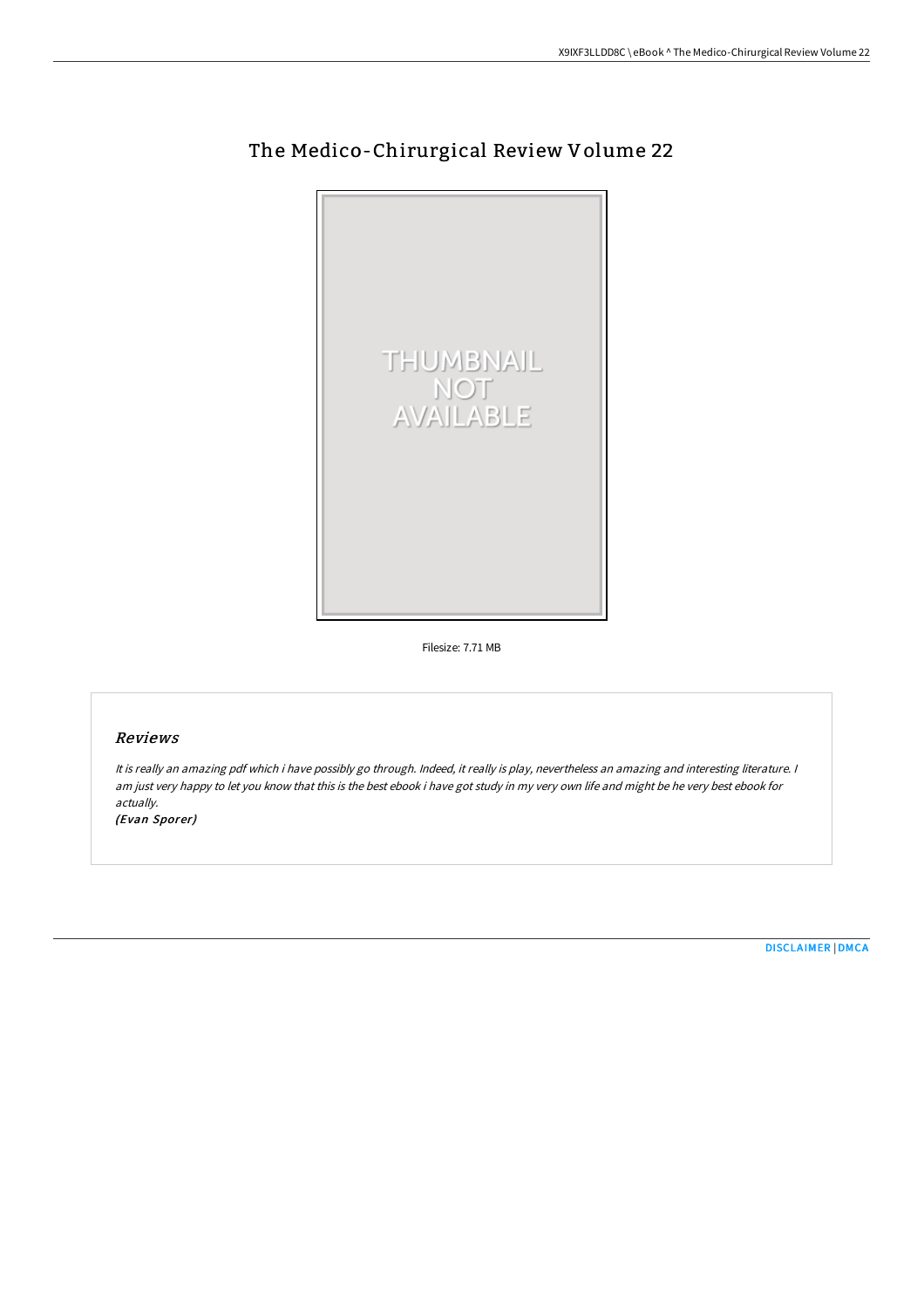# THE MEDICO-CHIRURGICAL REVIEW VOLUME 22



RareBooksClub. Paperback. Book Condition: New. This item is printed on demand. Paperback. 22 pages. Original publisher: Washington, DC : U. S. Dept. of Commerce, Economic and Statistics Administration, U. S. Census Bureau, 2004 OCLC Number: (OCoLC)57554232 Subject: Hispanic Americans -- Statistics. Excerpt: . . . Proportionately more Figure 11. Hispanic women than Occupation by Sex: 2000 Hispanic men held ( Percent distribution of employed civilian population 16 and older. managerial or Data based on sample. For information on confidentiality protection, professional jobs. sampling error, nonsampling error, and definitions, see www. census. gov prod cen2000 doc sf4. pdf ) All workers Hispanic The percentage of Hispanic Men women employed in manage-31. 4 Management, professional, ment and professional occupa-and related 14. 6 tions ( 23 percent ) was lower than that of all women ( 36 percent ). 12. 1 Service Among Hispanic men, 15 percent 19. 0 held management and profes-17. 9 Sales and office sional occupations, compared 14. 8 with 31 percent of all men. 1. 1 In 2000, 26 percent of Hispanic Farming, fishing, 3. 6 men 16 years and over worked and forestry in production, transportation, 17. 1 and material moving occupa-Construction, extraction, 21. 9 and maintenance tions, compared with 20 percent 20.5 of all men in the country. Production, transportation, and material moving 26.1 Sales and office occupations provided employment for Women 35 percent of Hispanic women 36. 2 and 37 percent of all women. Management, professional, and related 22. 9 Service occupations employed 26 percent of Hispanic women 18. 0 Service and 18 percent of all women. 25. 6 36. 7 Sales and office 34. 8 0. 3 Farming, fishing, 1. 4 and forestry 0. 7 Construction, extraction, 0. 9 and maintenance 8. 0 Production, transportation, and material moving 14. 3 Source: U. S....

 $\mathbb{R}$ Read The [Medico-Chirurgical](http://techno-pub.tech/the-medico-chirurgical-review-volume-22.html) Review Volume 22 Online ⊕ Download PDF The [Medico-Chirurgical](http://techno-pub.tech/the-medico-chirurgical-review-volume-22.html) Review Volume 22